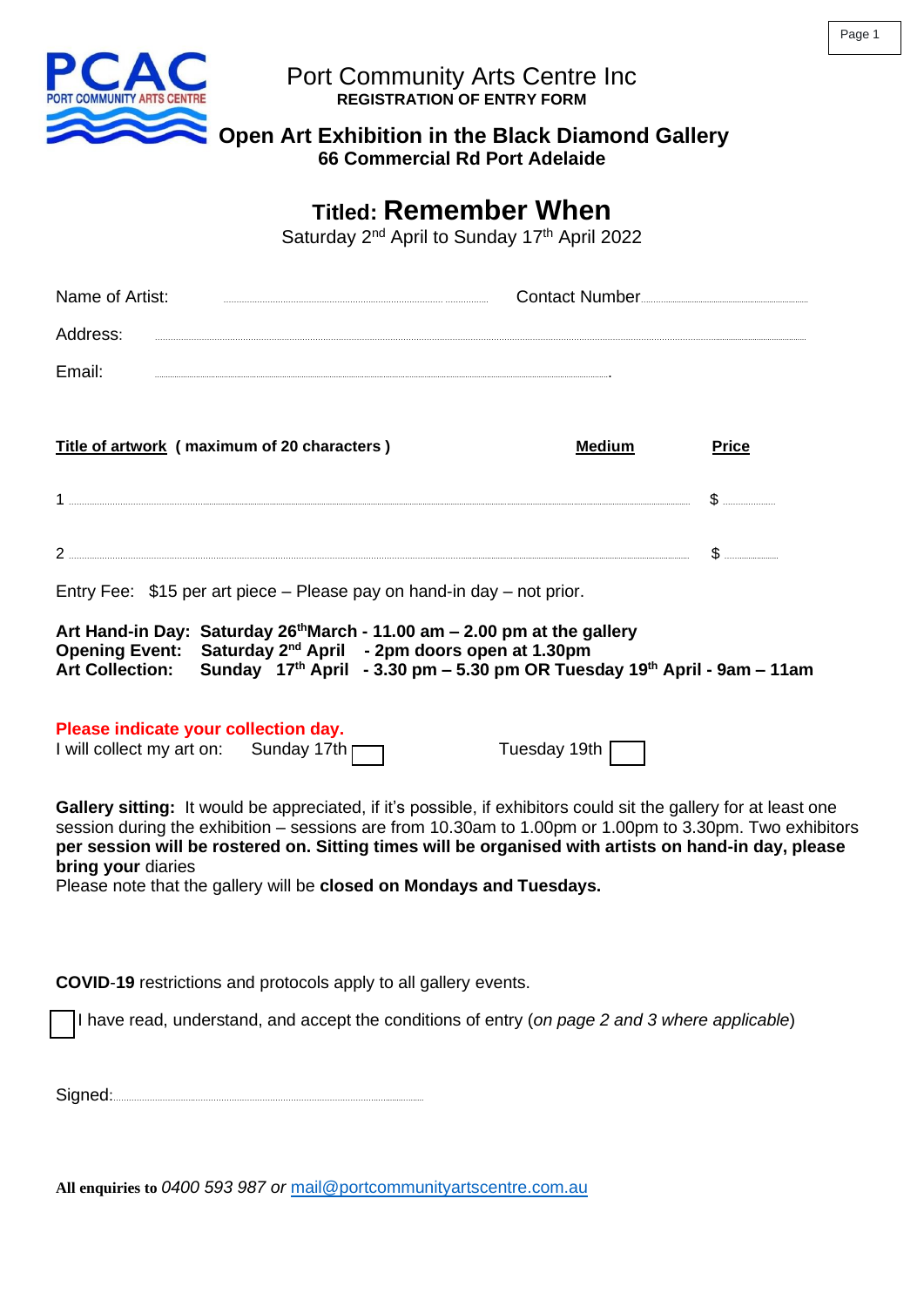## **Port Community Arts Centre - Members Exhibition Terms and Conditions**

- 1. Only the original artwork of the entering artist may be entered into this exhibition. Artwork can be in any recognised artistic medium, of two or three dimensions, this includes all painting mediums such as watercolour, oils, acrylics, gouache, pastel, and pencil, it also includes photographic works, textiles, printmaking, ceramics, and digital imaging. 3D work must be made of wood, metal, stone or ceramic. No reproductions are permissible.
- 2. All artworks must be for sale. No pairs or sets will be accepted; all artworks must be priced individually.
- 3. Maximum number of art works allowed per artist is two.
- 4. The maximum permissible size of any artwork, including 3D, is 110cm x110cm this includes the frame. No exceptions.
- 5. Prints must be the original print only. 3D work must be made of wood, metal, stone or ceramic and be less than 12 kgs in weight.
- 6. All artwork, to be hung, must be ready for hanging with flat D rings and wire affixed. *D-Ring example*:



- 7. All Frames must be in good sound condition with **no Perspex, glass only, no plastic frames.**
- 8. All Framed and un-framed canvases must have D-rings attached. Large paintings, 100cm or deeper, should have the D-rings attached no further than 20cm from the top to ensure they hang close to the wall. Smaller paintings should have the D-rings fixed no more than 10cm from the top. Wire should not be so loose that it can be seen at the top of the artwork when it's hanging. Un-framed canvasses must be completed and dry, with the sides neatly painted.
- 9. All artwork to be hung must have a label, firmly fixed to the back, at the bottom left had corner, artist's name, title of work, medium and price must be clearly marked on it. 3D artwork must have the label fixed to a suitable place. Blank labels are supplied with the exhibition entry form [see page 3] and are also available in the gallery on the day of delivery.

#### **ARTWORK NOT COMPLYING WITH ANY OF THE ABOVE WILL NOT BE ACCEPTED**

- 10. The Black Diamond Gallery reserves the right to refuse to accept or display any exhibit without being required to give a reason. In the event of a dispute arising regarding the interpretation of these conditions, the decision of the Board shall be binding by all parties.
- 11. Artists grant the right for their works to be reproduced by newspapers or television for the duration of the Exhibition and for photos of their work (and/or the artist) to be uploaded onto the PCAC social media pages and/or included in the PCAC Newsletter.
- 12. The gallery will deduct 20% commission; the balance will be sent to the artist within 14 days of completion of the exhibition.
- 13. Exhibiting artists must agree to sit the gallery for one 2.5-hour session during the exhibition or nominate another suitable person, over the age of 18 years, to sit in their place. A roster is available in the gallery on the art hand-in day to choose your day
- 14. An exhibition entry fee of \$15 for each work, is to be paid on delivery.
- 15. A receipt will be given, for all art work entered at hand in, this receipt must be produced when art work is collected at the end of the exhibition. **No artwork can be removed before the end of the exhibition.** All artworks must be collected from the gallery between 3.30pm and 5.30 pm on the last day of the exhibition and not before, or on Tuesday 19<sup>th</sup> between 9am and 11am, failure to do this will result in collection at the Board's convenience.
- 16. The Port Community Arts Centre accepts no responsibility for artworks not collected on the designated collection dates and times. Any **artwork** not collected within **twenty-eight** (28) days of the collection date will be disposed of as PCAC sees fit.
- 17. All artwork exhibited at the Black Diamond Gallery is at the risk of the artist. The Port Community Arts Centre Inc. accepts no responsibility for work that may be stolen or damaged in any way. It is strongly suggested that members have their own insurance that covers delivery, theft, and damage.